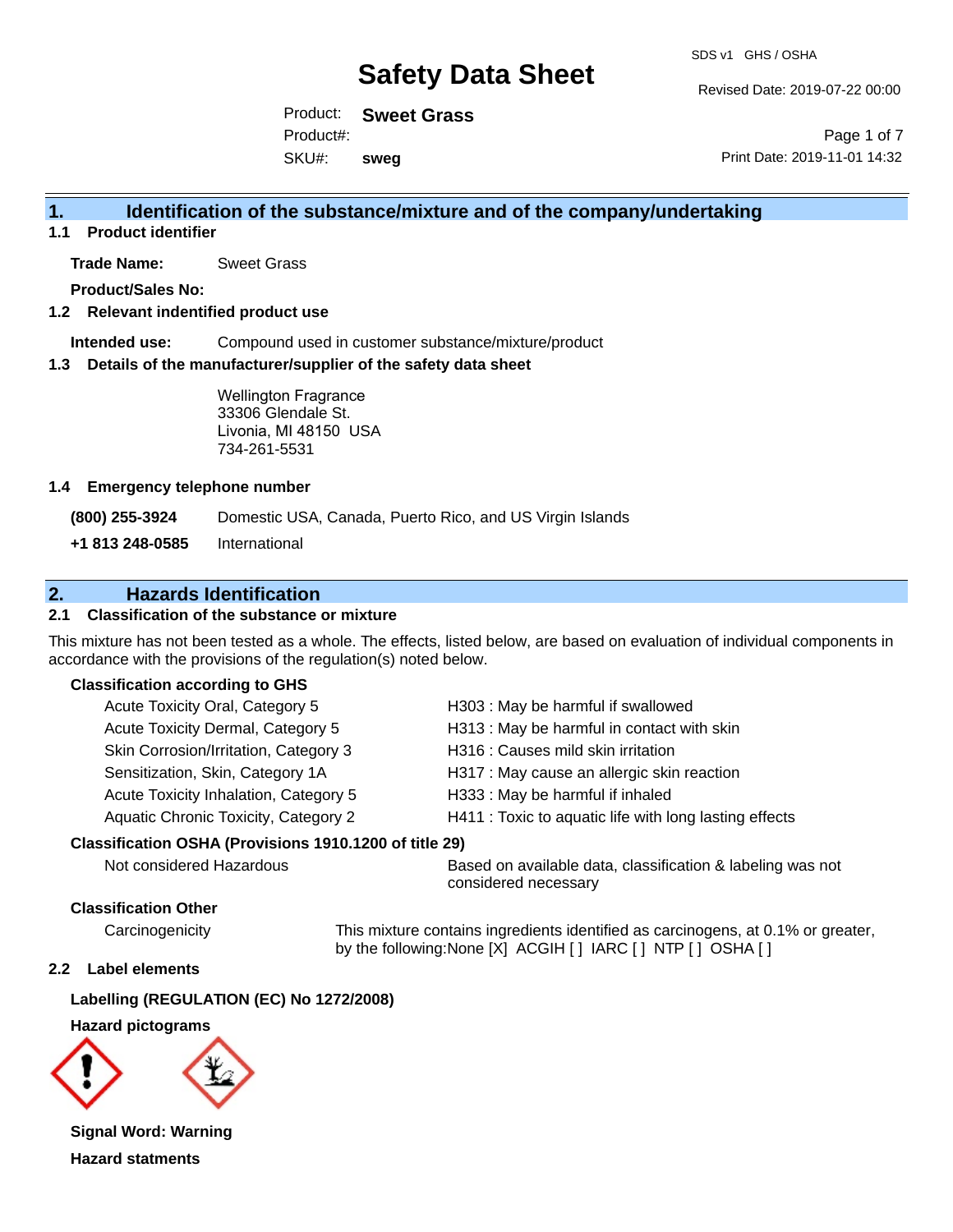# SDS v1 GHS / OSHA

# **Safety Data Sheet**

Revised Date: 2019-07-22 00:00

Print Date: 2019-11-01 14:32

Page 2 of 7

Product: **Sweet Grass** SKU#: Product#: **sweg**

| H303                            | May be harmful if swallowed                                             |
|---------------------------------|-------------------------------------------------------------------------|
| H313                            | May be harmful in contact with skin                                     |
| H316                            | Causes mild skin irritation                                             |
| H317                            | May cause an allergic skin reaction                                     |
| H333                            | May be harmful if inhaled                                               |
| H411                            | Toxic to aquatic life with long lasting effects                         |
| <b>Precautionary Statements</b> |                                                                         |
| <b>Prevention:</b>              |                                                                         |
| P272                            | Contaminated work clothing should not be allowed out of the workplace   |
| P273                            | Avoid release to the environment                                        |
| <b>Response:</b>                |                                                                         |
| P302 + P352                     | IF ON SKIN: Wash with soap and water                                    |
| $P304 + P312$                   | IF INHALED: Call a POISON CENTER or doctor/physician if you feel unwell |
| P312                            | Call a POISON CENTER or doctor/physician if you feel unwell             |
| $P333 + P313$                   | If skin irritation or a rash occurs: Get medical advice/attention       |
| P363                            | Wash contaminated clothing before reuse                                 |
| P391                            | <b>Collect Spillage</b>                                                 |
|                                 |                                                                         |

#### **2.3 Other Hazards**

#### **no data available**

# **3. Composition/Information on Ingredients**

#### **3.1 Mixtures**

This product is a complex mixture of ingredients, which contains among others the following substance(s), presenting a health or environmental hazard within the meaning of the UN Globally Harmonized System of Classification and Labeling of Chemicals (GHS):

| CAS#<br>Ingredient | EC#                                            | Conc.<br>Range | <b>GHS Classification</b>    |
|--------------------|------------------------------------------------|----------------|------------------------------|
| 84-66-2            | 201-550-6                                      | $70 - 80 \%$   | H316; H402                   |
| Diethyl phthalate  |                                                |                |                              |
| 8050-15-5          | 232-476-2                                      | 5 - 10 %       | H402; H412                   |
|                    | Methyl ester of rosin (partially hydrogenated) |                |                              |
| 91-64-5            | 202-086-7                                      | 5 - 10 %       | H302; H317; H402             |
| Coumarin           |                                                |                |                              |
| 1222-05-5          | 214-946-9                                      | $2 - 5%$       | H316; H400; H410             |
|                    | Hexamethylindanopyran                          |                |                              |
| 2050-08-0          | 218-080-2                                      | $1 - 2%$       | H302; H400; H410             |
| Amyl salicylate    |                                                |                |                              |
| 115-95-7           | 204-116-4                                      | $1 - 2%$       | H227; H315; H317; H320; H402 |
| Linalyl Acetate    |                                                |                |                              |
| 60-12-8            | 200-456-2                                      | $1 - 2 \%$     | H302; H313; H316; H319       |
| phenethyl alcohol  |                                                |                |                              |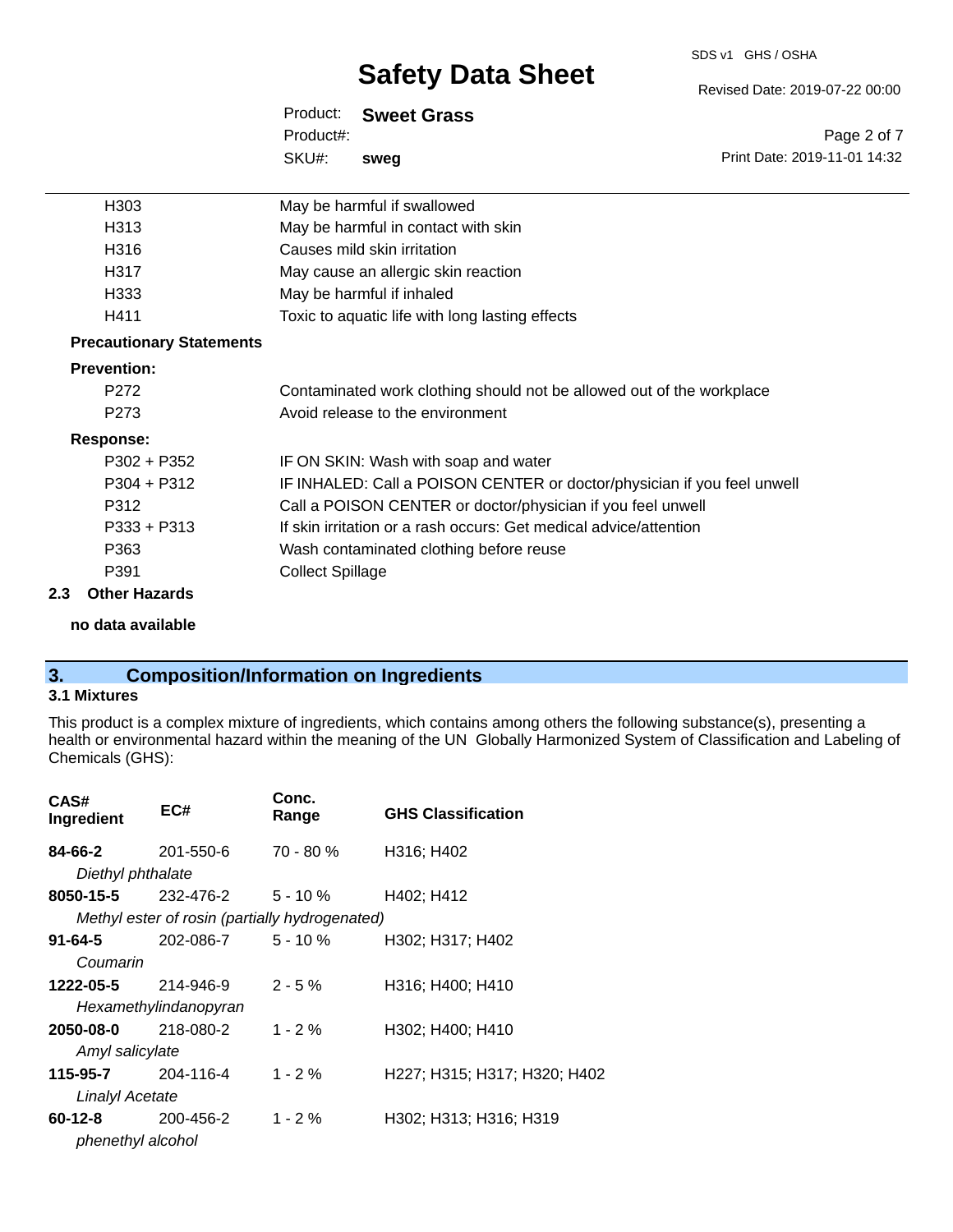SDS v1 GHS / OSHA

Revised Date: 2019-07-22 00:00

Product: **Sweet Grass** Product#:

SKU#: **sweg**

Page 3 of 7 Print Date: 2019-11-01 14:32

| CAS#<br>Ingredient    | EC#                                                      | Conc.<br>Range | <b>GHS Classification</b>                                                                       |
|-----------------------|----------------------------------------------------------|----------------|-------------------------------------------------------------------------------------------------|
| 80-54-6               | 201-289-8                                                | $1 - 2%$       | H227; H302; H315; H317; H361; H401;                                                             |
|                       | <b>Butylphenyl Methylpropional</b>                       |                | H412                                                                                            |
| 31906-04-4            | 250-863-4                                                | $0.1 - 1.0 %$  | H317; H402                                                                                      |
|                       | Hydroxyisohexyl 3-cyclohexene carboxaldehyde             |                |                                                                                                 |
| 1205-17-0             | 214-881-6                                                | $0.1 - 1.0 \%$ | H303; H317; H361; H401; H411                                                                    |
|                       | a-Methyl-1,3-benzodioxole-5-propionaldehyde              |                |                                                                                                 |
|                       | See Section 16 for full text of GHS classification codes |                |                                                                                                 |
|                       |                                                          |                | See Section 16 for full text of GHS classification codes which where not shown in section 2     |
|                       | Total Hydrocarbon Content (% $w/w$ ) = 0.22              |                |                                                                                                 |
| 4.                    | <b>First Aid Measures</b>                                |                |                                                                                                 |
| 4.1                   | <b>Description of first aid measures</b>                 |                |                                                                                                 |
| Inhalation:           |                                                          |                | Remove from exposure site to fresh air and keep at rest.<br>Obtain medical advice.              |
| <b>Eye Exposure:</b>  |                                                          |                | Flush immediately with water for at least 15 minutes.<br>Contact physician if symptoms persist. |
| <b>Skin Exposure:</b> |                                                          |                | Remove contaminated clothes. Wash thoroughly with water (and soap).                             |

Contact physician if symptoms persist.

**Ingestion: Rinse mouth with water and obtain medical advice. Rinse mouth with water and obtain medical advice.** 

**Risks:** Risks: Refer to Section 2.2 "Hazard Statements"

**4.3 Indication of any immediate medical attention and special treatment needed**

**Treatment:** Refer to Section 2.2 "Response"

**4.2 Most important symptoms and effects, both acute and delayed**

**Symptoms:** no data available

| 5.<br><b>Fire-Fighting measures</b>                          |                                                   |
|--------------------------------------------------------------|---------------------------------------------------|
| <b>Extinguishing media</b><br>5.1                            |                                                   |
| Suitable:                                                    | Carbon dioxide (CO2), Dry chemical, Foam          |
| Unsuitable                                                   | Do not use a direct water jet on burning material |
| Special hazards arising from the substance or mixture<br>5.2 |                                                   |
| During fire fighting:                                        | Water may be ineffective                          |
| <b>Advice for firefighters</b><br>5.3                        |                                                   |
| <b>Further information:</b>                                  | Standard procedure for chemical fires             |

### **6. Accidental Release Measures**

#### **6.1 Personal precautions, protective equipment and emergency procedures**

Avoid inhalation and contact with skin and eyes. A self-contained breathing apparatus is recommended in case of a major spill.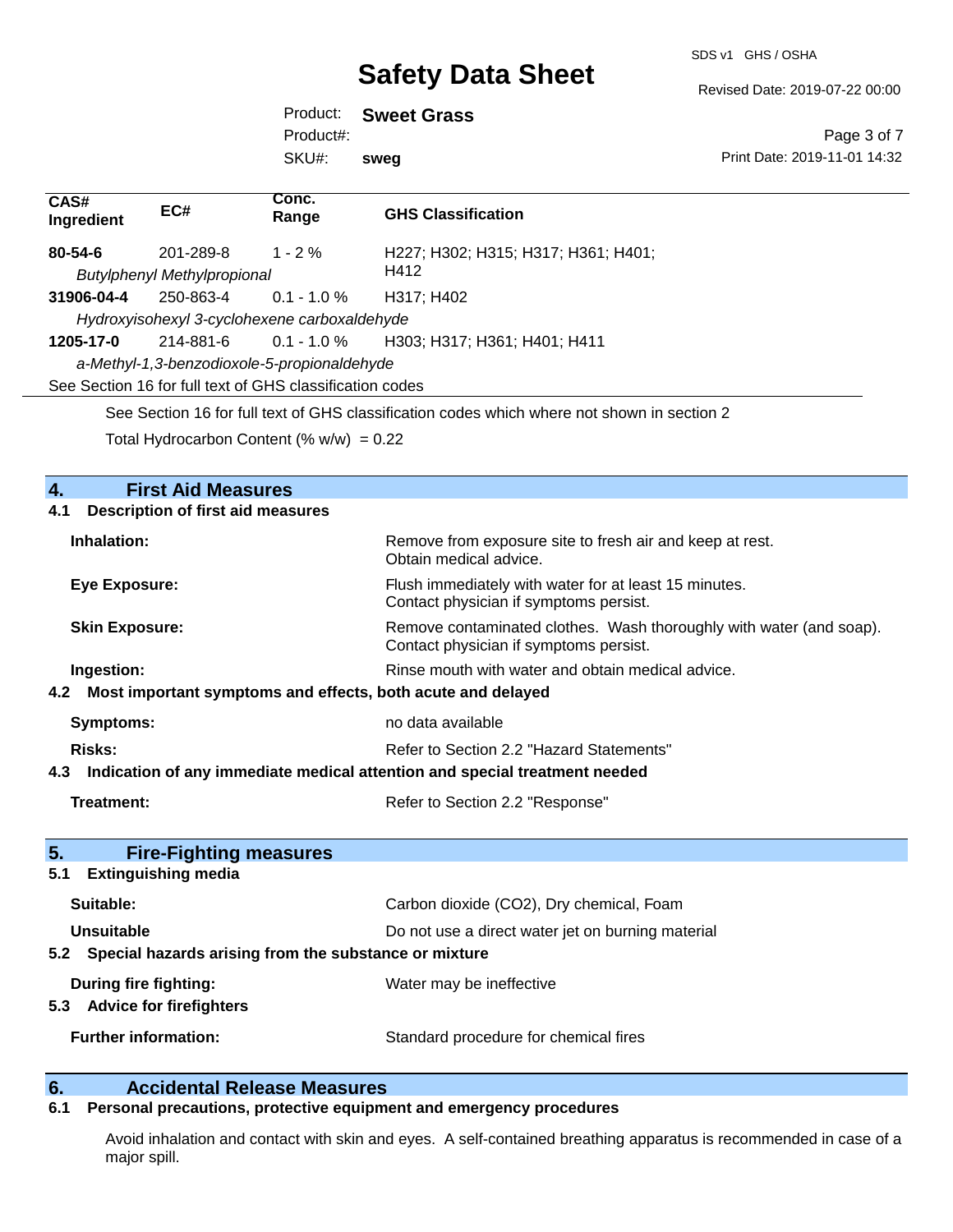Revised Date: 2019-07-22 00:00

Product: **Sweet Grass** SKU#: Product#: **sweg**

Page 4 of 7 Print Date: 2019-11-01 14:32

#### **6.2 Environmental precautions**

Keep away from drains, soil, and surface and groundwater.

#### **6.3 Methods and materials for containment and cleaning up**

Clean up spillage promptly. Remove ignition sources. Provide adequate ventilation. Avoid excessive inhalation of vapors. Gross spillages should be contained by use of sand or inert powder and disposed of according to the local regulations.

#### **6.4 Reference to other sections**

Not Applicable

### **7. Handling and Storage**

#### **7.1 Precautions for safe handling**

Apply according to good manufacturing and industrial hygiene practices with proper ventilation. Do not drink, eat or smoke while handling. Respect good personal hygiene.

#### **7.2 Conditions for safe storage, including any incompatibilities**

Store in a cool, dry and ventilated area away from heat sources and protected from light in tightly closed original container. Avoid uncoated metal container. Keep air contact to a minimum.

#### **7.3 Specific end uses**

No information available

#### **8. Exposure Controls/Personal Protection**

#### **8.1 Control parameters**

| <b>Exposure Limits:</b>      |                   |                              |       |                                            |             |             |  |
|------------------------------|-------------------|------------------------------|-------|--------------------------------------------|-------------|-------------|--|
| <b>Component</b>             |                   |                              | ACGIH | ACGIH<br>TWA ppm STEL ppm TWA ppm STEL ppm | <b>OSHA</b> | <b>OSHA</b> |  |
| 84-66-2                      | Diethyl phthalate |                              |       |                                            |             |             |  |
| <b>Engineering Controls:</b> |                   | Use local exhaust as needed. |       |                                            |             |             |  |

#### **8.2 Exposure controls - Personal protective equipment**

| Eye protection:                | Tightly sealed goggles, face shield, or safety glasses with brow guards and side shields, etc.<br>as may be appropriate for the exposure |
|--------------------------------|------------------------------------------------------------------------------------------------------------------------------------------|
| <b>Respiratory protection:</b> | Avoid excessive inhalation of concentrated vapors. Apply local ventilation where appropriate.                                            |
| <b>Skin protection:</b>        | Avoid Skin contact. Use chemically resistant gloves as needed.                                                                           |

#### **9. Physical and Chemical Properties**

#### **9.1 Information on basic physical and chemical properties**

| Appearance:            | Liquid                                 |
|------------------------|----------------------------------------|
| Odor:                  | Conforms to Standard                   |
| Color:                 | Yellow to Golden (Olive) Yellow (G7-9) |
| <b>Viscosity:</b>      | Liquid                                 |
| <b>Freezing Point:</b> | Not determined                         |
| <b>Boiling Point:</b>  | Not determined                         |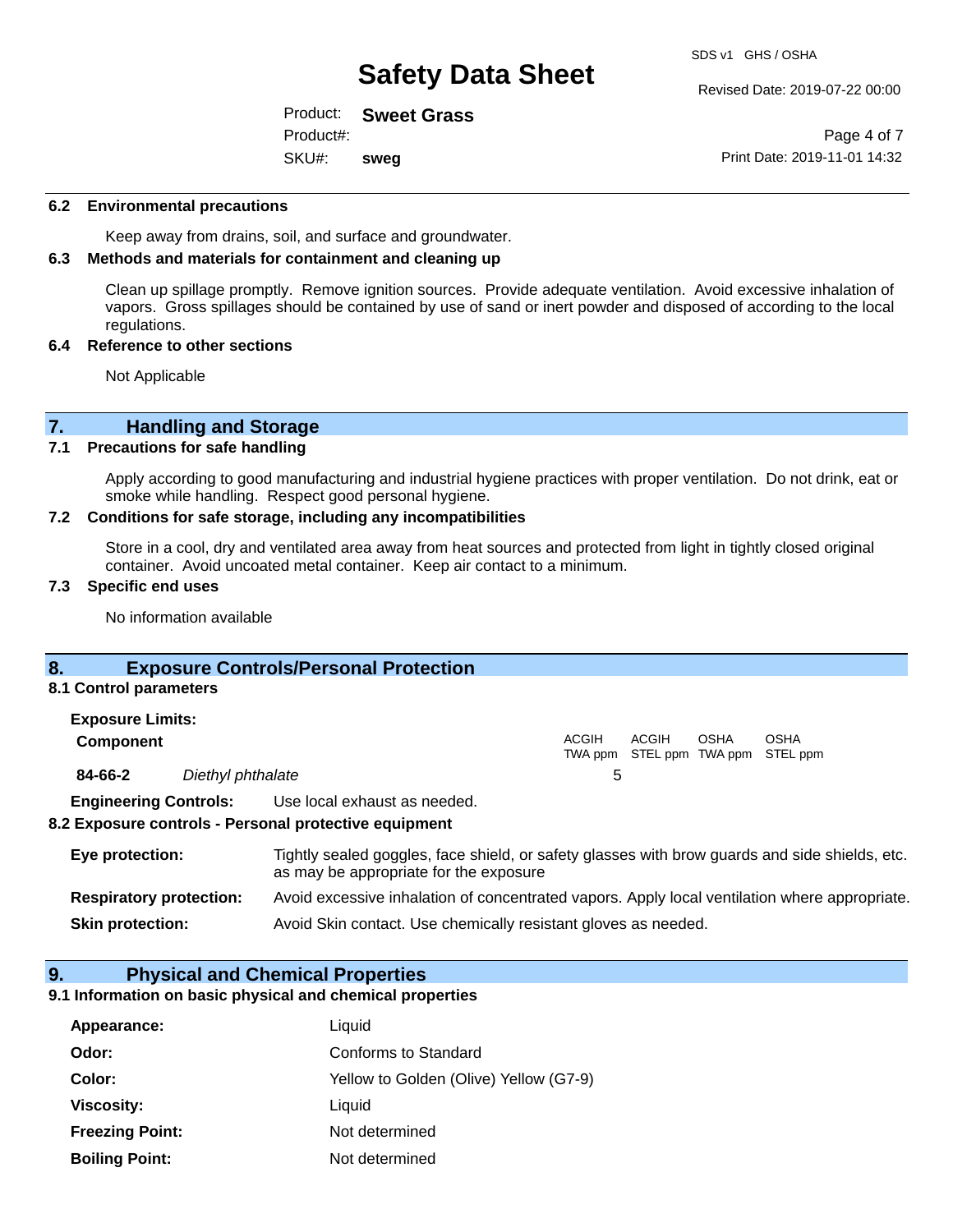Revised Date: 2019-07-22 00:00

| Product:  | <b>Sweet Grass</b> |
|-----------|--------------------|
| Product#: |                    |
| SKU#:     | sweg               |

Page 5 of 7 Print Date: 2019-11-01 14:32

| <b>Melting Point:</b>        | Not determined     |
|------------------------------|--------------------|
| <b>Flashpoint (CCCFP):</b>   | $>200$ F (93.33 C) |
| <b>Auto flammability:</b>    | Not determined     |
| <b>Explosive Properties:</b> | None Expected      |
| <b>Oxidizing properties:</b> | None Expected      |
| Vapor Pressure (mmHg@20 C):  | 0.0258             |
| %VOC:                        | 0.03               |
| Specific Gravity @ 25 C:     | 1.0820             |
| Density @ 25 C:              | 1.0790             |
| Refractive Index @ 20 C:     | 1.5060             |

## **10. Stability and Reactivity**

**Soluble in:** Oil

| <b>10.1 Reactivity</b>                  | None                                               |
|-----------------------------------------|----------------------------------------------------|
| <b>10.2 Chemical stability</b>          | Stable                                             |
| 10.3 Possibility of hazardous reactions | None known                                         |
| <b>10.4 Conditions to avoid</b>         | None known                                         |
| 10.5 Incompatible materials             | Strong oxidizing agents, strong acids, and alkalis |
| 10.6 Hazardous decomposition products   | None known                                         |

## **11. Toxicological Information**

### **11.1 Toxicological Effects**

Acute Toxicity Estimates (ATEs) based on the individual Ingredient Toxicity Data utilizing the "Additivity Formula"

| Acute toxicity - Oral - (Rat) mg/kg                | (LD50: 3946.2244) May be harmful if swallowed            |
|----------------------------------------------------|----------------------------------------------------------|
| Acute toxicity - Dermal - (Rabbit) mg/kg           | (LD50: 2947.6147) May be harmful in contact with skin    |
| Acute toxicity - Inhalation - (Rat) mg/L/4hr       | (LD50: 21.8679) May be harmful if inhaled                |
| <b>Skin corrosion / irritation</b>                 | May be harmful if inhaled                                |
| Serious eye damage / irritation                    | Not classified - the classification criteria are not met |
| <b>Respiratory sensitization</b>                   | Not classified - the classification criteria are not met |
| <b>Skin sensitization</b>                          | May cause an allergic skin reaction                      |
| <b>Germ cell mutagenicity</b>                      | Not classified - the classification criteria are not met |
| Carcinogenicity                                    | Not classified - the classification criteria are not met |
| <b>Reproductive toxicity</b>                       | Not classified - the classification criteria are not met |
| Specific target organ toxicity - single exposure   | Not classified - the classification criteria are not met |
| Specific target organ toxicity - repeated exposure | Not classified - the classification criteria are not met |
| <b>Aspiration hazard</b>                           | Not classified - the classification criteria are not met |
|                                                    |                                                          |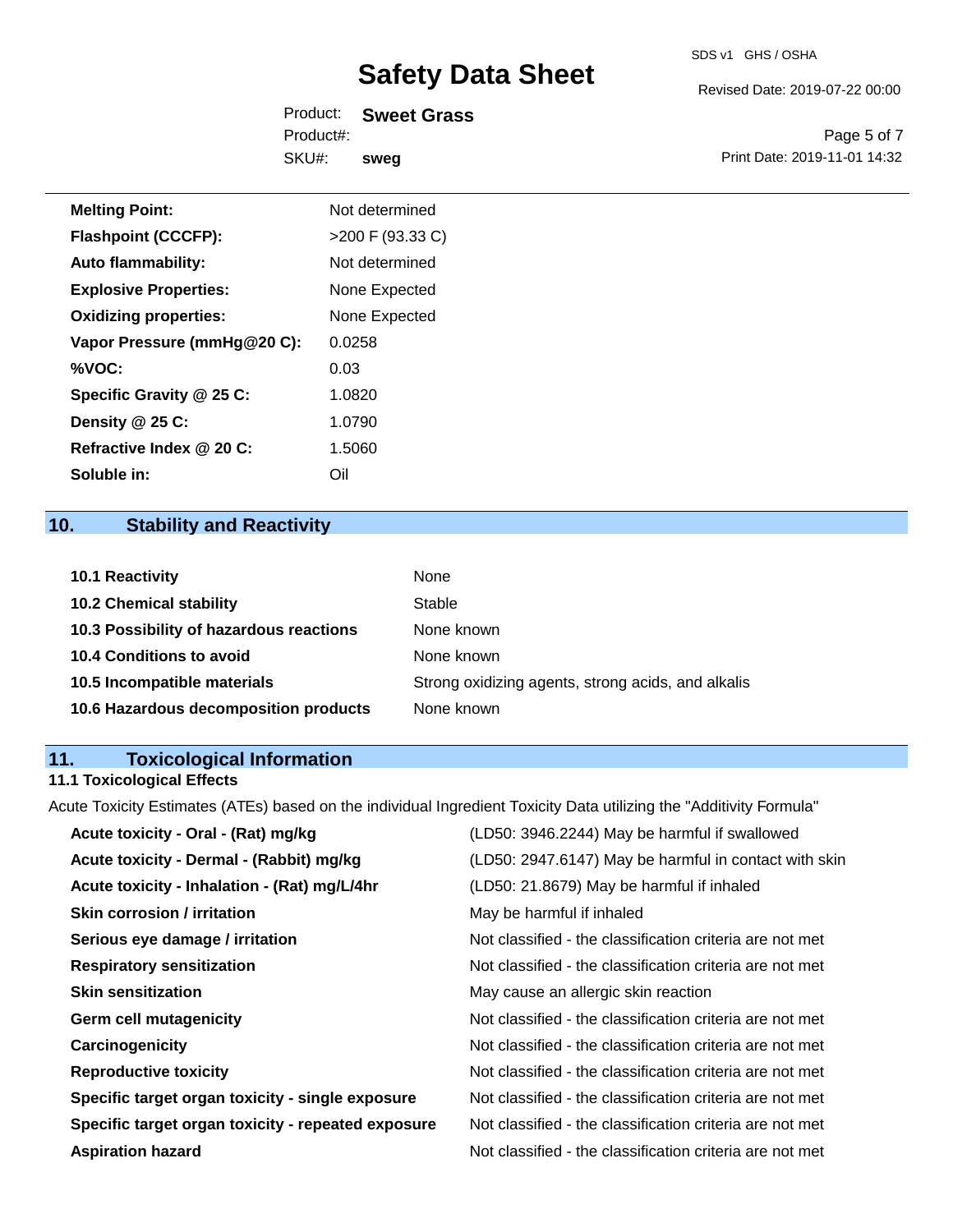SDS v1 GHS / OSHA

Revised Date: 2019-07-22 00:00

Product: **Sweet Grass** SKU#: Product#: **sweg**

Page 6 of 7 Print Date: 2019-11-01 14:32

| 12.<br><b>Ecological Information</b> |                                                          |
|--------------------------------------|----------------------------------------------------------|
| <b>12.1 Toxicity</b>                 |                                                          |
| <b>Acute acquatic toxicity</b>       | Not classified - the classification criteria are not met |
| <b>Chronic acquatic toxicity</b>     | Toxic to aquatic life with long lasting effects          |
| <b>Toxicity Data on soil</b>         | no data available                                        |
| <b>Toxicity on other organisms</b>   | no data available                                        |
| 12.2 Persistence and degradability   | no data available                                        |
| 12.3 Bioaccumulative potential       | no data available                                        |
| 12.4 Mobility in soil                | no data available                                        |
| 12.5 Other adverse effects           | no data available                                        |
|                                      |                                                          |

#### **13. Disposal Conditions**

#### **13.1 Waste treatment methods**

Do not allow product to reach sewage systems. Dispose of in accordance with all local and national regulations. Send to a licensed waste management company.The product should not be allowed to enter drains, water courses or the soil. Do not contaminate ponds, waterways or ditches with chemical or used container.

#### **14. Transport Information**

| <b>Marine Pollutant</b>                                       | Yes. Ingredient of greatest environmental impact:<br>1222-05-5: (2 - 5 %) : Hexamethylindanopyran |                                     |                   |                 |               |
|---------------------------------------------------------------|---------------------------------------------------------------------------------------------------|-------------------------------------|-------------------|-----------------|---------------|
| Regulator                                                     |                                                                                                   | <b>Class</b>                        | <b>Pack Group</b> | <b>Sub Risk</b> | UN-nr.        |
| U.S. DOT (Non-Bulk)                                           |                                                                                                   | Not Regulated - Not Dangerous Goods |                   |                 |               |
| <b>Chemicals NOI</b>                                          |                                                                                                   |                                     |                   |                 |               |
| <b>ADR/RID (International Road/Rail)</b>                      |                                                                                                   |                                     |                   |                 |               |
| <b>Environmentally Hazardous</b><br>Substance, Liquid, n.o.s. |                                                                                                   | 9                                   | Ш                 |                 | <b>UN3082</b> |
| <b>IATA (Air Cargo)</b>                                       |                                                                                                   |                                     |                   |                 |               |
| <b>Environmentally Hazardous</b><br>Substance, Liquid, n.o.s. |                                                                                                   | 9                                   | Ш                 |                 | <b>UN3082</b> |
| IMDG (Sea)                                                    |                                                                                                   |                                     |                   |                 |               |
| <b>Environmentally Hazardous</b><br>Substance, Liquid, n.o.s. |                                                                                                   | 9                                   | Ш                 |                 | <b>UN3082</b> |

|  | 15. | <b>Regulatory Information</b> |  |
|--|-----|-------------------------------|--|
|--|-----|-------------------------------|--|

#### **U.S. Federal Regulations**

**TSCA (Toxic Substance Control Act)** All components of the substance/mixture are listed or exempt

**40 CFR(EPCRA, SARA, CERCLA and CAA)** This product contains the following components:

84-66-2 201-550-6 70 - 80 % Diethyl phthalate

**U.S. State Regulations**